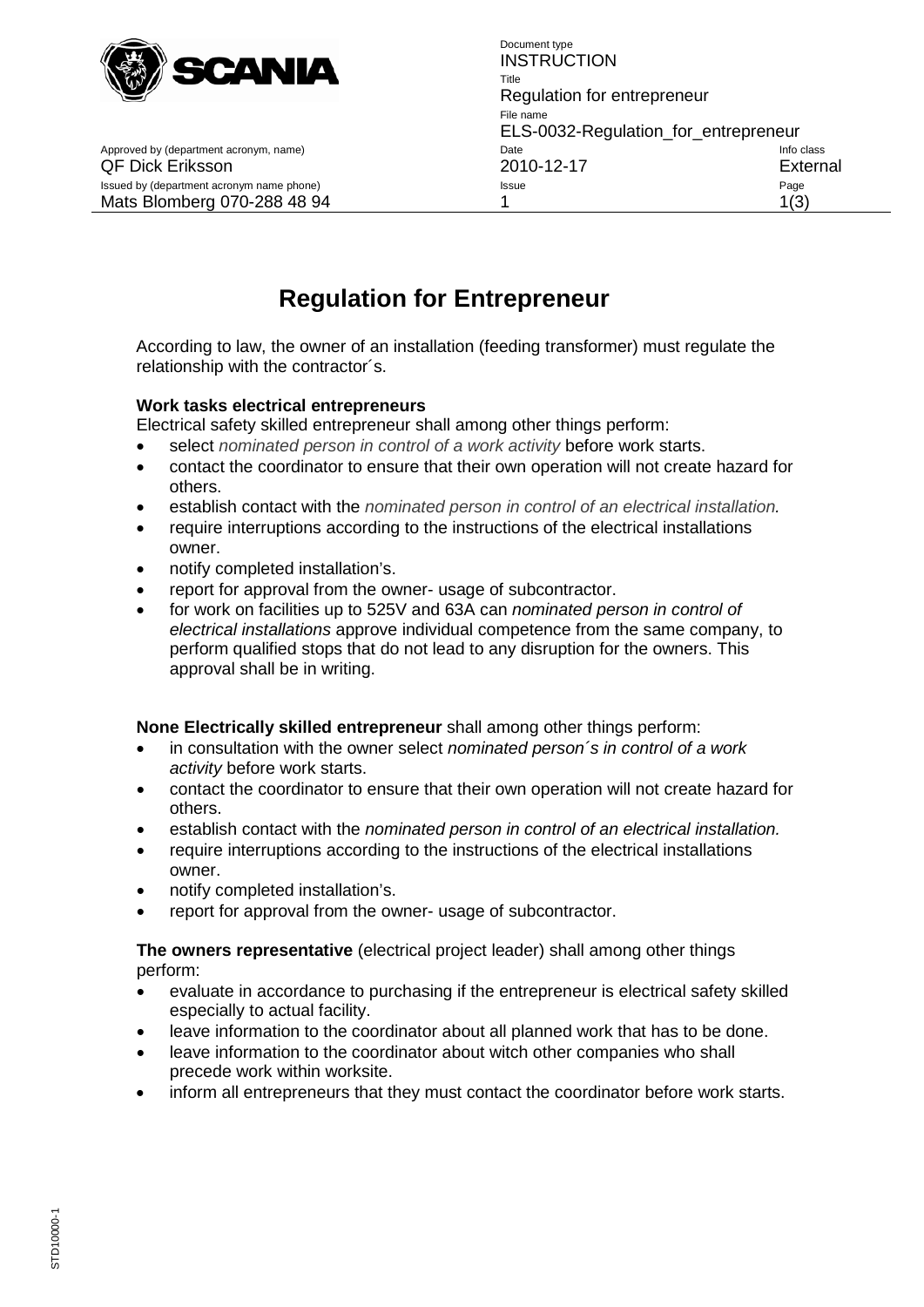

Document type **INSTRUCTION** Title Regulation for entrepreneur File name ELS-0032-Regulation\_for\_entrepreneur QF Dick Eriksson 2010-12-17 External Issued by (department acronym name phone) example according to the state of the Page Page Page Mats Blomberg 070-288 48 94 1 1 2(3)

Approved by (department acronym, name) department acronomic control control class Date

#### **The Coordinator** shall ensure that:

- work on common work site is coordinated to prevent illness or accidents.
- the work is scheduled to prevent illness or accidents due to different activities.
- general protective equipment is provided and maintained.
- general safety rules are provided for workplace's.
- responsibility is made clear for the special protection devices that may be needed for a specific or certain job.
- necessary permits exist for "Hot works" and persons who are working from mobile work platforms are skilled for that type of work.

None described work shall be performed according to demands in ELSÄK-FS 2006:2 and the owner's specific instructions.

PERMISSION/AGREEMENT is filled in before any work or project. The original is kept by the owners representative and 2 pc of copies is turned over to the entrepreneur of which one is handed over to the *nominated person in control of a work activity*.

## **Definitions**

The following definition applies to this instruction.

#### **Owner**

Person who possesses and is responsible for a property e.g. by leasehold, agreement, contract, easement or by purchase.

#### *Nominated person´s in control of an electrical installation*

Person´s who has received the responsibility for electrical construction. If needed, can parts of the responsibility be delegated.

#### **Entrepreneur**

Company´s hired to perform work on a site that's in another person's possession. The entrepreneur is responsible for the management over its own workers.

#### **Labour according to contract**

For services that's been bought according to cooperation or general agreement including management are considering being entrepreneur according to above.

### *Nominated person´s in control of a work activity*

Person who's work task is to be responsible for electrical safety of a work.